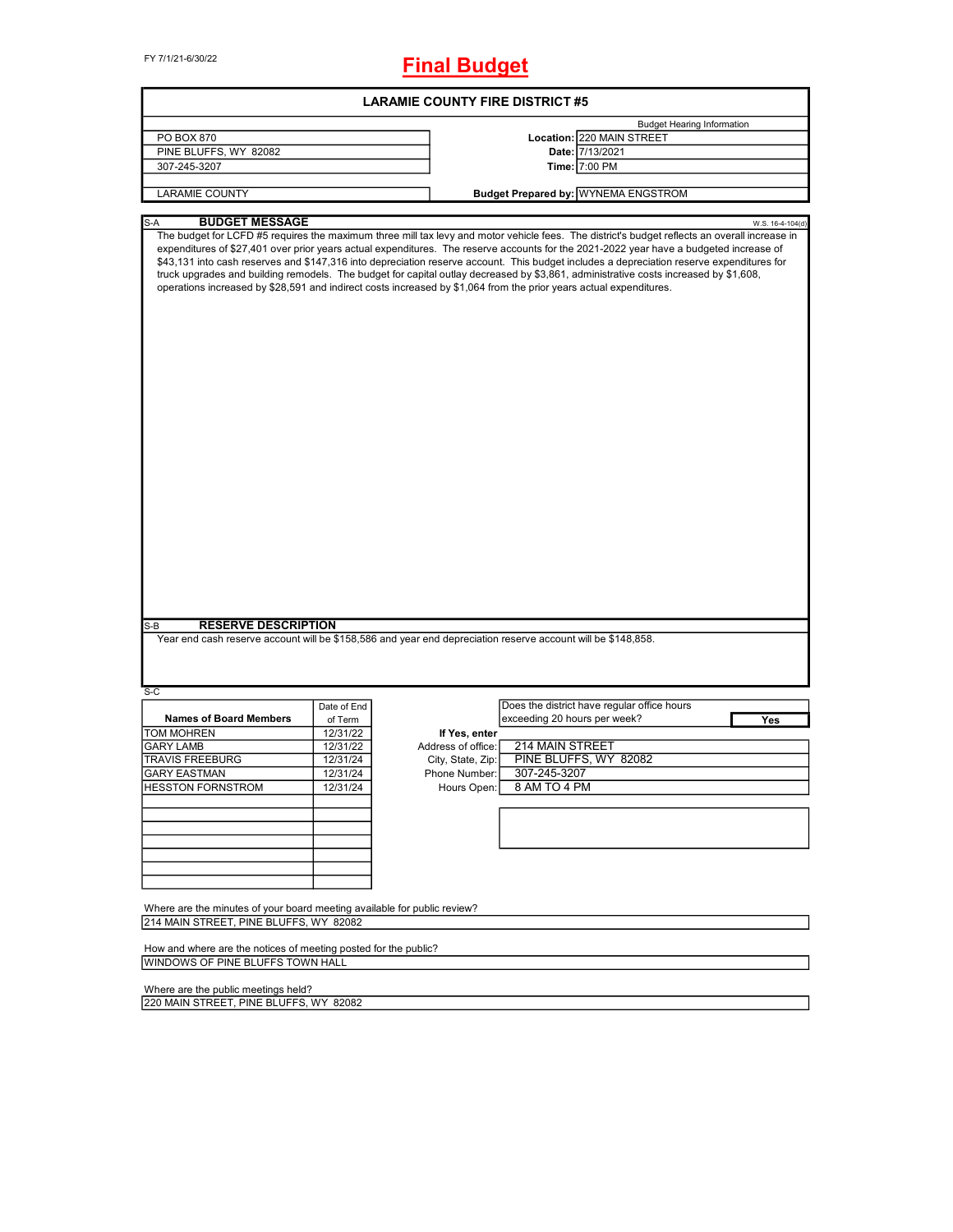#### **FINAL BUDGET SUMMARY**

|       | <b>OVERVIEW</b>                                             | 2019-2020<br>Actual | 2020-2021<br>Estimated | 2021-2022<br>Proposed | Final Approval |
|-------|-------------------------------------------------------------|---------------------|------------------------|-----------------------|----------------|
|       |                                                             |                     |                        |                       |                |
| $S-1$ | <b>Total Budgeted Expenditures</b>                          | \$86,340            | \$156,476              | \$198,170             | \$197,920      |
| $S-2$ | <b>Total Principal to Pay on Debt</b>                       | \$0                 | \$0                    | \$0                   | \$0            |
| $S-3$ | <b>Total Change to Restricted Funds</b>                     | \$82,430            | $-$41.071$             | \$182,275             | \$90,447       |
|       |                                                             |                     |                        |                       |                |
| $S-4$ | <b>Total General Fund and Forecasted Revenues Available</b> | \$375,595           | \$375,708              | \$578.800             | \$362,451      |
|       |                                                             |                     |                        |                       |                |
| $S-5$ | Amount requested from County Commissioners                  | \$112,603           | \$115,218              | \$112,900             | \$114,820      |
|       |                                                             |                     |                        |                       |                |
| $S-6$ | Additional Funding Needed:                                  |                     |                        | \$0                   | \$0            |

|              | <b>REVENUE SUMMARY</b>                       | 2019-2020        | 2020-2021             | 2021-2022                       | <b>Final Approval</b>  |
|--------------|----------------------------------------------|------------------|-----------------------|---------------------------------|------------------------|
|              |                                              | Actual           | Estimated             | Proposed                        |                        |
|              |                                              |                  |                       |                                 |                        |
| $S-7$        | <b>Operating Revenues</b>                    | \$0              | \$0                   | \$0                             | \$0                    |
| $S-8$        | Tax levy (From the County Treasurer)         | \$90,613         | \$93,207              | \$91,000                        | \$92,597               |
| $S-9$        | <b>Government Support</b>                    | \$0              | \$0                   | \$0                             | \$0                    |
| $S-10$       | <b>Grants</b>                                | \$0              | \$0                   | \$0                             | \$0                    |
| $S-11$       | Other County Support (Not from Co. Treas.)   | \$21,990         | \$22,011              | \$21,900                        | \$22,223               |
| $S-12$       | <b>Miscellaneous</b>                         | \$4,893          | \$2,391               | \$127,000                       | \$127,200              |
| $S-13$       | <b>Other Forecasted Revenue</b>              | \$0              | \$0                   | \$0                             | \$0                    |
| $S-14$       | <b>Total Revenue</b>                         | \$117,496        | \$117,609             | \$239,900                       | \$242,020              |
|              | FY 7/1/21-6/30/22                            |                  |                       | LARAMIE COUNTY FIRE DISTRICT #5 |                        |
|              | <b>EXPENDITURE SUMMARY</b>                   | 2019-2020        | 2020-2021             | 2021-2022                       | Final Approval         |
|              |                                              | Actual           | Estimated             | Proposed                        |                        |
|              |                                              |                  |                       |                                 |                        |
| $S-15$       | <b>Capital Outlay</b>                        | \$24.177         | \$10,861              | \$7,000                         | \$7,000                |
| $S-16$       | <b>Interest and Fees On Debt</b>             | \$0              | \$0                   | \$0                             | \$0                    |
| $S-17$       | <b>Administration</b>                        | \$4,528          | \$4,762               | \$6,620                         | \$6,370                |
| $S-18$       | <b>Operations</b>                            | \$44,073         | \$41,859              | \$70,450                        | \$70,450               |
| $S-19$       | <b>Indirect Costs</b>                        | \$13,562         | \$13,036              | \$14,100                        | \$14,100               |
| <b>S-20R</b> | <b>Expenditures paid by Reserves</b>         | \$0              | \$85,958              | \$100,000                       | \$100,000              |
| $S-20$       | <b>Total Expenditures</b>                    | \$86,340         | \$156,476             | \$198,170                       | \$197,920              |
|              |                                              | 2019-2020        | 2020-2021             | 2021-2022                       |                        |
|              | <b>DEBT SUMMARY</b>                          | Actual           | Estimated             | Proposed                        | <b>Final Approval</b>  |
|              |                                              |                  |                       |                                 |                        |
|              | <b>Principal Paid on Debt</b>                | \$0              | \$0                   |                                 | \$0                    |
| $S-21$       |                                              |                  |                       | \$0                             |                        |
|              |                                              |                  |                       |                                 |                        |
|              |                                              | 2019-2020        | 2020-2021             | 2021-2022                       |                        |
|              | <b>CASH AND INVESTMENTS</b>                  | Actual           | Estimated             | Proposed                        | <b>Final Approval</b>  |
|              |                                              |                  |                       |                                 |                        |
| $S-22$       | TOTAL GENERAL FUNDS                          | \$258,099        | \$258,099             | \$338,900                       | \$120,431              |
|              |                                              |                  |                       |                                 |                        |
|              | <b>Summary of Reserve Funds</b>              |                  |                       |                                 |                        |
| $S-23$       | <b>Beginning Balance in Reserve Accounts</b> |                  |                       |                                 |                        |
| $S-24$       | a. Sinking and Debt Service Funds            | \$0              | \$0                   | \$0                             | \$0                    |
| $S-25$       | b. Reserves                                  | \$75,638         | \$158,068             | \$116,997                       | \$116,997              |
| $S-26$       | c. Bond Funds                                | \$0              | \$0                   | \$0                             | \$0                    |
|              | Total Reserves (a+b+c)                       | \$75,638         | \$158,068             | \$116,997                       | \$116,997              |
| $S-27$       | Amount to be added                           |                  |                       |                                 |                        |
| $S-28$       | a. Sinking and Debt Service Funds            | \$0              | \$0                   | \$0                             | \$0                    |
| $S-29$       | b. Reserves                                  | \$82,430         | \$44,887              | \$282,275                       | \$190,447              |
| $S-30$       | c. Bond Funds                                | \$0              | \$0                   | \$0                             | \$0                    |
|              | Total to be added (a+b+c)                    | \$82,430         | \$44,887              | \$282,275                       | \$190,447              |
|              |                                              |                  |                       |                                 |                        |
| $S-31$       | Subtotal                                     | \$158.068<br>\$0 | \$202.955<br>\$85,958 | \$399.272<br>\$100,000          | \$307.444<br>\$100,000 |

S-33 **TOTAL RESERVES AT END OF FISCAL YEAR** \$158,068 \$116,997 \$299,272 \$207,444

*Budget Officer / District Official (if not same as "Submitted by")*

Date adopted by Special District

*End of Summary*

PINE BLUFFS, WY 82082 **DISTRICT ADDRESS:** PO BOX 870 **PREPARED BY:** WYNEMA ENGSTROM

**DISTRICT PHONE:** 307-245-3207

*Prepared in compliance with the Uniform Municipal Fiscal Procedures Act (W.S. 16-4-101 through 124) as it applies.*

1/23/19 *Form approved by Wyoming Department of Audit, Public Funds Division*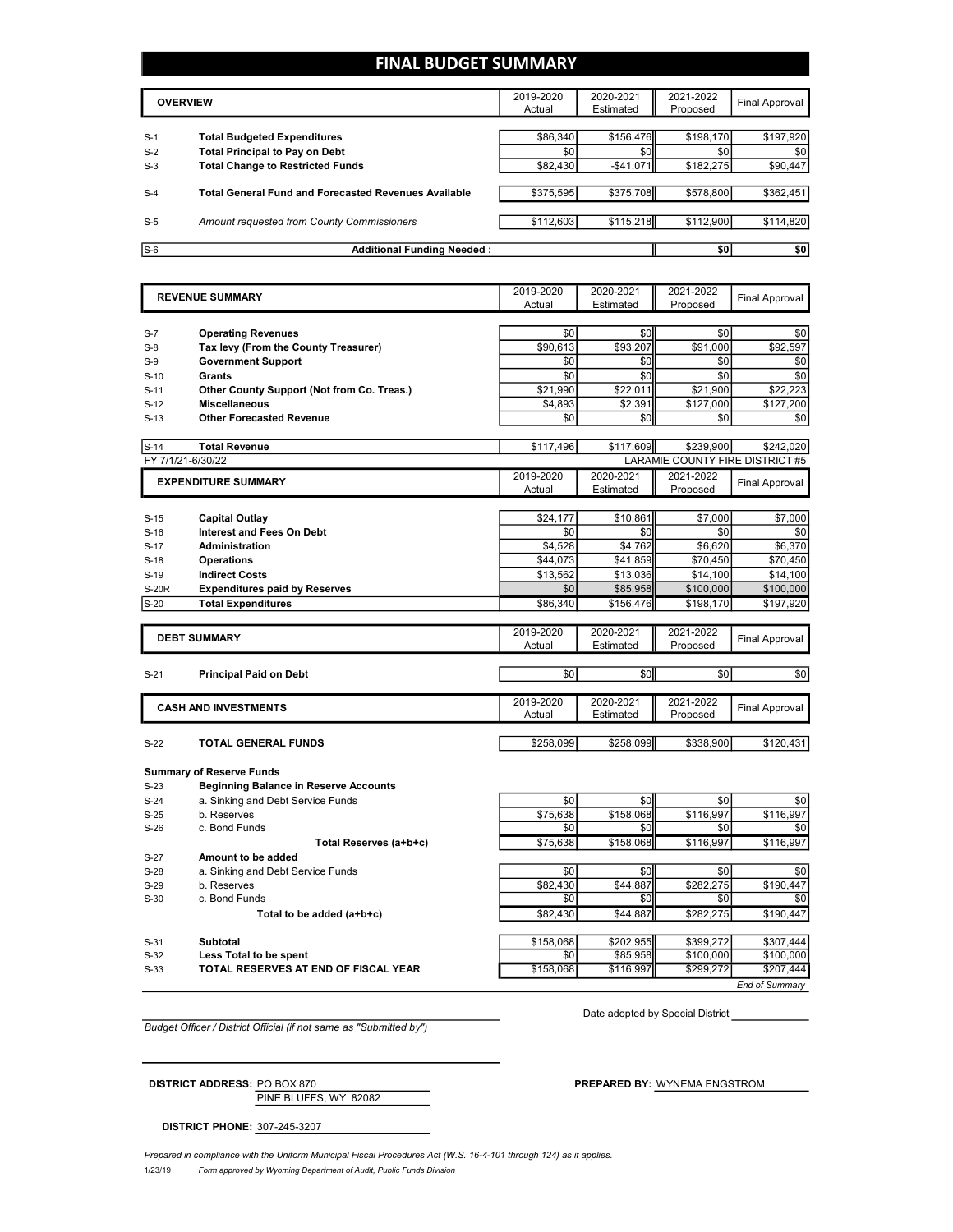# **Final Budget**

|           | <b>LARAMIE COUNTY FIRE DISTRICT #5</b>                                       |                                 |                      |                        | <b>FYE</b>            | 6/30/2022             |
|-----------|------------------------------------------------------------------------------|---------------------------------|----------------------|------------------------|-----------------------|-----------------------|
|           | <b>NAME OF DISTRICT/BOARD</b>                                                |                                 |                      |                        |                       |                       |
|           | PROPERTY TAXES AND ASSESSMENTS                                               |                                 |                      |                        |                       |                       |
|           |                                                                              |                                 |                      |                        |                       |                       |
|           |                                                                              | <b>DOA Chart</b><br>of Accounts | 2019-2020<br>Actual  | 2020-2021<br>Estimated | 2021-2022<br>Proposed | <b>Final Approval</b> |
| $R-1$     | <b>Property Taxes and Assessments Received</b>                               |                                 |                      |                        |                       |                       |
| $R-1.1$   | Tax Levy (From the County Treasurer)                                         | 4001<br>4005                    | \$90,613<br>\$21,990 | \$93,207<br>\$22,011   | \$91,000<br>\$21,900  | \$92,597<br>\$22,223  |
| $R-1.2$   | Other County Support (see note on the right)                                 |                                 |                      |                        |                       |                       |
|           | <b>FORECASTED REVENUE</b>                                                    |                                 |                      |                        |                       |                       |
|           |                                                                              |                                 |                      |                        |                       |                       |
|           |                                                                              | <b>DOA Chart</b><br>of Accounts | 2019-2020<br>Actual  | 2020-2021<br>Estimated | 2021-2022<br>Proposed | <b>Final Approval</b> |
| $R-2$     | <b>Revenues from Other Governments</b>                                       |                                 |                      |                        |                       |                       |
| $R-2.1$   | State Aid                                                                    | 4211                            |                      |                        |                       |                       |
|           | R-2.2 Additional County Aid (non-treasurer)                                  | 4237                            |                      |                        |                       |                       |
|           | R-2.3 City (or Town) Aid                                                     | 4237                            |                      |                        |                       |                       |
|           | R-2.4 Other (Specify)                                                        | 4237                            |                      |                        |                       |                       |
| $R-2.5$   | <b>Total Government Support</b>                                              |                                 | \$0                  | \$0                    | \$0                   | \$0                   |
| $R-3$     | <b>Operating Revenues</b>                                                    |                                 |                      |                        |                       |                       |
| $R-3.1$   | <b>Customer Charges</b>                                                      | 4300                            |                      |                        |                       |                       |
| $R-3.2$   | Sales of Goods or Services                                                   | 4300                            |                      |                        |                       |                       |
|           | R-3.3 Other Assessments                                                      | 4503                            |                      |                        |                       |                       |
| $R-3.4$   | <b>Total Operating Revenues</b>                                              |                                 | \$0                  | \$0                    | \$0                   | \$0                   |
| $R-4$     | <b>Grants</b>                                                                |                                 |                      |                        |                       |                       |
| $R-4.1$   | <b>Direct Federal Grants</b>                                                 | 4201<br>4201                    |                      |                        |                       |                       |
|           | R-4.2 Federal Grants thru State Agencies<br>R-4.3 Grants from State Agencies | 4211                            |                      |                        |                       |                       |
| $R-4.4$   | <b>Total Grants</b>                                                          |                                 | \$0                  | \$0                    | \$0                   | \$0                   |
| $R-5$     | <b>Miscellaneous Revenue</b>                                                 |                                 |                      |                        |                       |                       |
| $R-5.1$   | Interest                                                                     | 4501                            | \$2,393              | \$2,191                | \$1,800               | \$2,000               |
| $R-5.2$   | Other: Specify<br>Rental Income                                              | 4500                            | \$2,455              | \$200                  | \$200                 | \$200                 |
| $R-5.3$   | Other: See Additional                                                        |                                 | \$45                 |                        | \$125,000             | \$125,000             |
| $R - 5.4$ | <b>Total Miscellaneous</b>                                                   |                                 | \$4,893              | \$2,391                | \$127,000             | \$127,200             |
| $R-5.5$   | <b>Total Forecasted Revenue</b>                                              |                                 | \$4,893              | \$2,391                | \$127,000             | \$127,200             |
| $R-6$     | <b>Other Forecasted Revenue</b>                                              |                                 |                      |                        |                       |                       |
| $R-6.1$   | a. Other past due as estimated by Co. Treas.                                 | 4004                            |                      |                        |                       |                       |
| $R-6.2$   | b. Other forecasted revenue (specify):                                       |                                 |                      |                        |                       |                       |
| $R-6.3$   |                                                                              | 4500                            |                      |                        |                       |                       |
| $R-6.4$   |                                                                              | 4500                            |                      |                        |                       |                       |
| $R-6.5$   |                                                                              |                                 |                      |                        |                       |                       |
| $R-6.6$   | Total Other Forecasted Revenue (a+b)                                         |                                 | \$0                  | \$0                    | \$0                   | \$0                   |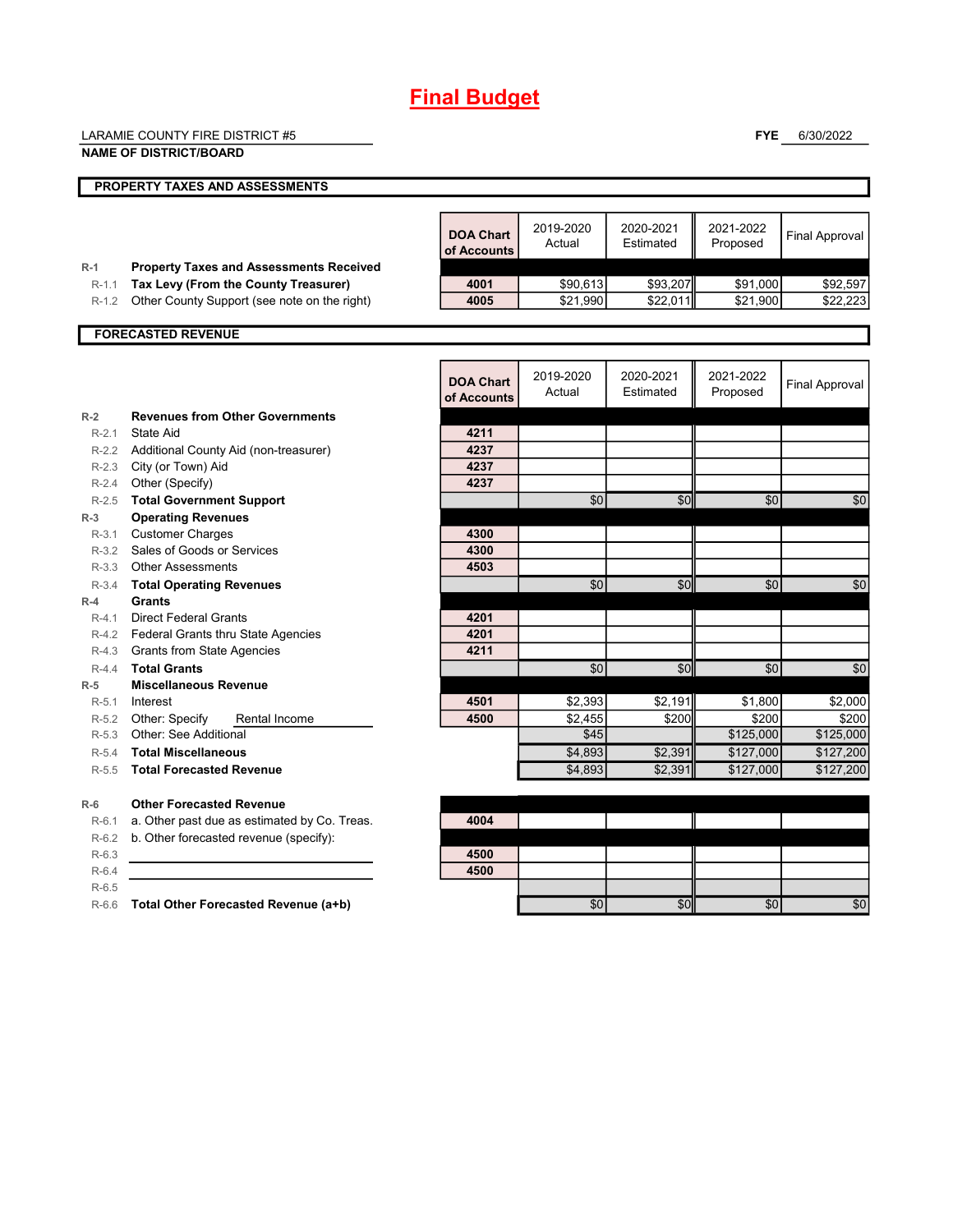# **Final Budget**

## LARAMIE COUNTY FIRE DISTRICT #5

**NAME OF DISTRICT/BOARD**

### **CAPITAL OUTLAY BUDGET**

|           |                       |                         | <b>DOA Chart</b><br>of Accounts | 2019-2020<br>Actual | 2020-2021<br>Estimated | 2021-2022<br>Proposed | <b>Final Approval</b> |
|-----------|-----------------------|-------------------------|---------------------------------|---------------------|------------------------|-----------------------|-----------------------|
| $E-1$     | <b>Capital Outlay</b> |                         |                                 |                     |                        |                       |                       |
| $E-1.1$   | <b>Real Property</b>  |                         | 6201                            |                     |                        |                       |                       |
| $E-1.2$   | <b>Vehicles</b>       |                         | 6210                            |                     |                        |                       |                       |
| $E - 1.3$ | Office Equipment      |                         | 6211                            |                     |                        |                       |                       |
| $E - 1.4$ | Other (Specify)       |                         |                                 |                     |                        |                       |                       |
| $E-1.5$   |                       | Fire Fighting Equipment | 6200                            | \$24,177            | \$10,861               | \$7,000               | \$7,000               |
| $E-1.6$   |                       |                         | 6200                            |                     |                        |                       |                       |
| $E-1.7$   |                       |                         |                                 |                     |                        |                       |                       |
| $E-1.8$   | TOTAL CAPITAL OUTLAY  |                         |                                 | \$24,177            | \$10,861               | \$7,000               | \$7,000               |
|           |                       |                         |                                 |                     |                        |                       |                       |

#### **ADMINISTRATION BUDGET**

|           |                                      | <b>DOA Chart</b><br>of Accounts | 2019-2020<br>Actual | 2020-2021<br>Estimated | 2021-2022<br>Proposed | <b>Final Approval</b> |
|-----------|--------------------------------------|---------------------------------|---------------------|------------------------|-----------------------|-----------------------|
| $E-2$     | <b>Personnel Services</b>            |                                 |                     |                        |                       |                       |
| $E - 2.1$ | Administrator                        | 7002                            |                     |                        |                       |                       |
| $E-2.2$   | Secretary                            | 7003                            |                     |                        |                       |                       |
| $E - 2.3$ | Clerical                             | 7004                            |                     |                        |                       |                       |
| $E - 2.4$ | Other (Specify)                      |                                 |                     |                        |                       |                       |
| $E-2.5$   |                                      | 7005                            |                     |                        |                       |                       |
| $E-2.6$   |                                      | 7005                            |                     |                        |                       |                       |
| $E - 2.7$ |                                      |                                 |                     |                        |                       |                       |
| $E-3$     | <b>Board Expenses</b>                |                                 |                     |                        |                       |                       |
| $E - 3.1$ | Travel                               | 7011                            |                     |                        |                       |                       |
| $E - 3.2$ | Mileage                              | 7012                            |                     |                        |                       |                       |
| $E - 3.3$ | Other (Specify)                      |                                 |                     |                        |                       |                       |
| $E - 3.4$ | <b>Annual Board Meeting</b>          | 7013                            |                     | \$0                    | \$750                 | \$750                 |
| $E-3.5$   |                                      | 7013                            |                     |                        |                       |                       |
| $E-3.6$   |                                      |                                 |                     |                        |                       |                       |
| $E-4$     | <b>Contractual Services</b>          |                                 |                     |                        |                       |                       |
| $E - 4.1$ | Legal                                | 7021                            |                     |                        |                       |                       |
| $E-4.2$   | Accounting/Auditing                  | 7022                            | \$3,813             | \$3,856                | \$4,500               | \$4,250               |
| $E-4.3$   | Other (Specify)                      |                                 |                     |                        |                       |                       |
| $E-4.4$   | Election Judges                      | 7023                            | \$0                 | \$400                  | \$350                 | \$350                 |
| $E-4.5$   | Cleaning                             | 7023                            | \$460               | \$130                  | \$500                 | \$500                 |
| $E-4.6$   |                                      |                                 |                     |                        |                       |                       |
| $E-5$     | <b>Other Administrative Expenses</b> |                                 |                     |                        |                       |                       |
| $E - 5.1$ | Office Supplies                      | 7031                            | \$125               | \$200                  | \$300                 | \$300                 |
| $E-5.2$   | Office equipment, rent & repair      | 7032                            |                     |                        |                       |                       |
| $E - 5.3$ | Education                            | 7033                            |                     |                        |                       |                       |
| $E-5.4$   | Registrations                        | 7034                            |                     |                        |                       |                       |
| $E-5.5$   | Other (Specify)                      |                                 |                     |                        |                       |                       |
| $E-5.6$   | Miscellaneous                        | 7035                            | \$20                | \$20                   | \$20                  | \$20                  |
| $E - 5.7$ | Advertising                          | 7035                            | \$110               | \$156                  | \$200                 | \$200                 |
| $E-5.8$   |                                      |                                 |                     |                        |                       |                       |
| $E-6$     | <b>TOTAL ADMINISTRATION</b>          |                                 | \$4,528             | \$4,762                | \$6,620               | \$6,370               |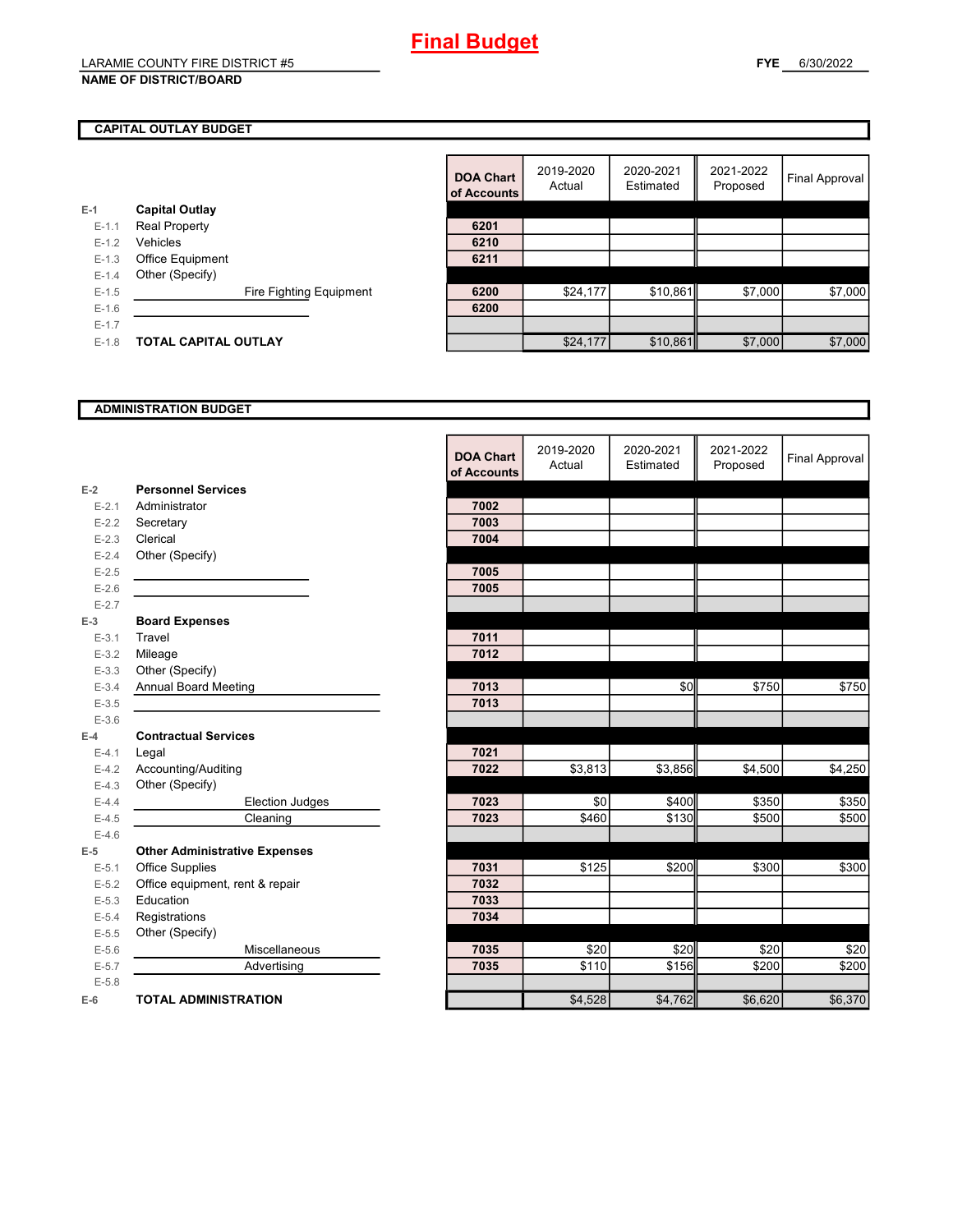#### **OPERATIONS BUDGET**

|           |                                        | <b>DOA Chart</b><br>of Accounts | 2019-2020<br>Actual | 2020-2021<br>Estimated | 2021-2022<br>Proposed | <b>Final Approval</b> |
|-----------|----------------------------------------|---------------------------------|---------------------|------------------------|-----------------------|-----------------------|
| $E-7$     | <b>Personnel Services</b>              |                                 |                     |                        |                       |                       |
| $E - 7.1$ | Wages--Operations                      | 7202                            |                     |                        |                       |                       |
| $E - 7.2$ | <b>Service Contracts</b>               | 7203                            |                     |                        |                       |                       |
| $E - 7.3$ | Other (Specify)                        |                                 |                     |                        |                       |                       |
| $E - 7.4$ |                                        | 7204                            |                     |                        |                       |                       |
| $E - 7.5$ |                                        | 7204                            |                     |                        |                       |                       |
| $E - 7.6$ |                                        |                                 |                     |                        |                       |                       |
| $E-8$     | <b>Travel</b>                          |                                 |                     |                        |                       |                       |
| $E-8.1$   | Mileage                                | 7211                            | \$54                | \$0                    | \$300                 | \$300                 |
| $E - 8.2$ | Other (Specify)                        |                                 |                     |                        |                       |                       |
| $E-8.3$   | Lodging                                | 7212                            | \$922               | \$0                    | \$1,500               | \$1,500               |
| $E - 8.4$ | Meals                                  | 7212                            | \$0                 | \$0                    | \$0                   |                       |
| $E - 8.5$ |                                        |                                 |                     |                        |                       |                       |
| $E-9$     | <b>Operating supplies (List)</b>       |                                 |                     |                        |                       |                       |
| $E-9.1$   | Repairs/Maintenance                    | 7220                            | \$0                 | \$1,134                | \$1,000               | \$1,000               |
| $E-9.2$   | Supplies                               | 7220                            | \$10,107            | \$13,567               | \$21,850              | \$21,850              |
| $E-9.3$   | Gas/Oil                                | 7220                            | \$3,315             | \$2,875                | \$5,000               | \$5,000               |
| $E-9.4$   | Fire Hose, Flares Etc                  | 7220                            | \$6,625             | \$523                  | \$12,000              | \$12,000              |
| $E-9.5$   |                                        |                                 |                     |                        |                       |                       |
| $E-10$    | <b>Program Services (List)</b>         |                                 |                     |                        |                       |                       |
| $E-10.1$  | <b>Truck Maintenance</b>               | 7230                            | \$13,124            | \$10,391               | \$10,000              | \$10,000              |
| $E-10.2$  |                                        | 7230                            |                     |                        |                       |                       |
| $E-10.3$  |                                        | 7230                            |                     |                        |                       |                       |
| $E-10.4$  |                                        | 7230                            |                     |                        |                       |                       |
| $E-10.5$  |                                        |                                 |                     |                        |                       |                       |
| $E-11$    | <b>Contractual Arrangements (List)</b> |                                 |                     |                        |                       |                       |
| $E-11.1$  | Dispatcher                             | 7400                            | \$810               | \$3,837                | \$3,000               | \$3,000               |
| $E-11.2$  | <b>Equipment Testing</b>               | 7400                            | \$5,803             | \$6,330                | \$7,000               | \$7,000               |
| $E-11.3$  |                                        | 7400                            |                     |                        |                       |                       |
| $E-11.4$  |                                        | 7400                            |                     |                        |                       |                       |
| $E-11.5$  |                                        |                                 |                     |                        |                       |                       |
| $E-12$    | <b>Other operations (Specify)</b>      |                                 |                     |                        |                       |                       |
| $E-12.1$  | <b>Building Utilities</b>              | 7450                            | \$2,782             | \$3,064                | \$3,600               | $\overline{$}3,600$   |
| $E-12.2$  | <b>Building Repairs</b>                | 7450                            | \$78                | \$0                    | \$2,500               | \$2,500               |
| $E-12.3$  | Training                               | 7450                            | \$200               | \$0                    | \$2,000               | \$2,000               |
| $E-12.4$  | Registrations                          | 7450                            | \$153               | \$38                   | \$200                 | \$200                 |
| $E-12.5$  | see additional details                 |                                 | \$100               | \$100                  | \$500                 | \$500                 |
| $E-13$    | <b>TOTAL OPERATIONS</b>                |                                 | \$44,073            | \$41,859               | \$70,450              | \$70,450              |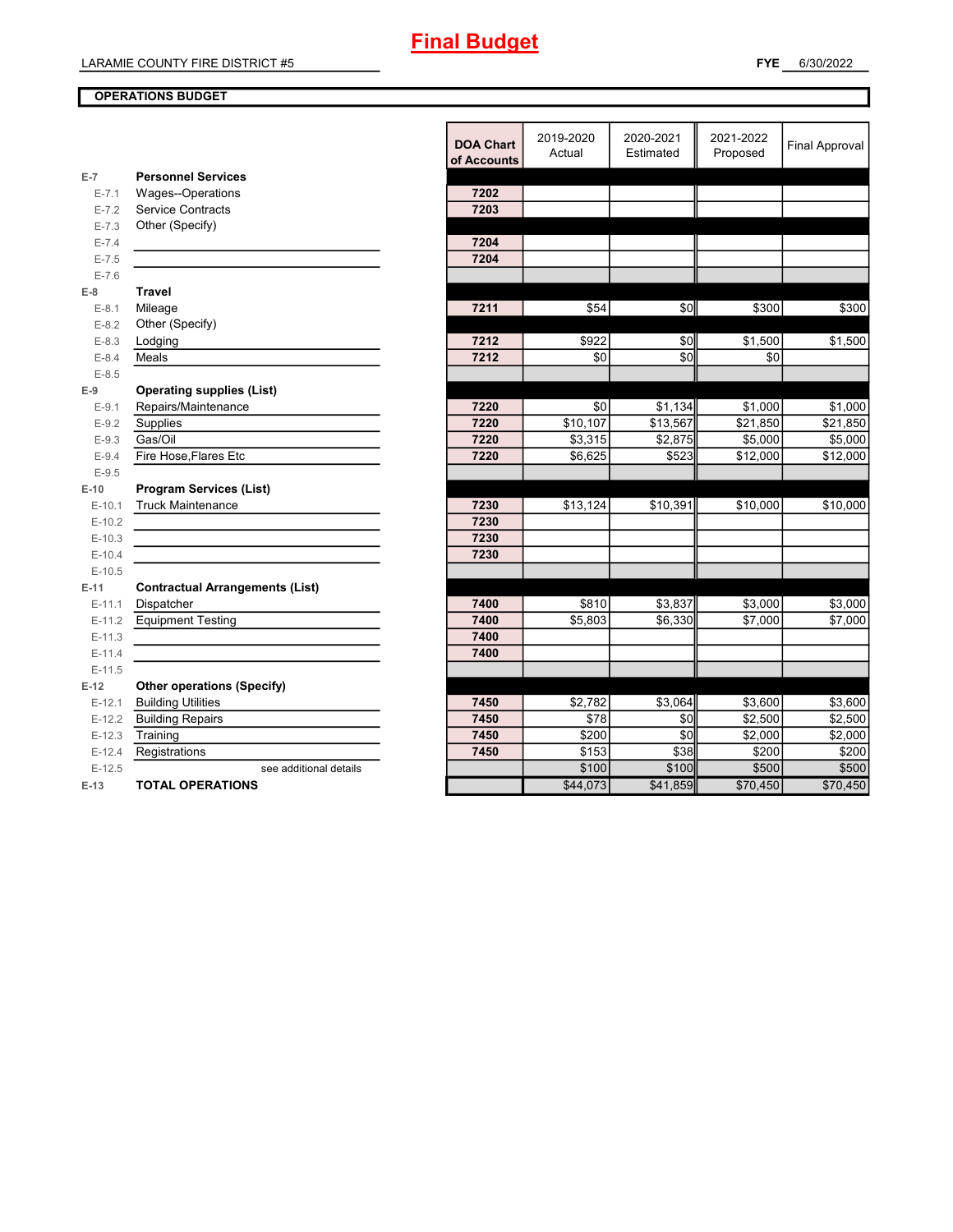#### **INDIRECT COSTS BUDGET**

|          |                              | <b>DOA Chart</b><br>of Accounts | 2019-2020<br>Actual | 2020-2021<br>Estimated | 2021-2022<br>Proposed | <b>Final Approval</b> |
|----------|------------------------------|---------------------------------|---------------------|------------------------|-----------------------|-----------------------|
| $E-14$   | Insurance                    |                                 |                     |                        |                       |                       |
| $E-14.1$ | Liability                    | 7502                            | \$7,637             | \$8,004                | \$8,000               | \$8,000               |
| $E-14.2$ | Buildings and vehicles       | 7503                            |                     |                        |                       |                       |
| $E-14.3$ | Equipment                    | 7504                            |                     |                        |                       |                       |
| $E-14.4$ | Other (Specify)              |                                 |                     |                        |                       |                       |
| $E-14.5$ |                              | 7505                            |                     |                        |                       |                       |
| $E-14.6$ |                              | 7505                            |                     |                        |                       |                       |
| $E-14.7$ |                              |                                 |                     |                        |                       |                       |
| $E-15$   | Indirect payroll costs:      |                                 |                     |                        |                       |                       |
| $E-15.1$ | FICA (Social Security) taxes | 7511                            |                     |                        |                       |                       |
| $E-15.2$ | <b>Workers Compensation</b>  | 7512                            | \$2,805             | \$1,867                | \$3,000               | \$3,000               |
| $E-15.3$ | <b>Unemployment Taxes</b>    | 7513                            |                     |                        |                       |                       |
| $E-15.4$ | Retirement                   | 7514                            | \$3,120             | \$3,165                | \$3,100               | \$3,100               |
| $E-15.5$ | Health Insurance             | 7515                            |                     |                        |                       |                       |
| $E-15.6$ | Other (Specify)              |                                 |                     |                        |                       |                       |
| $E-15.7$ |                              | 7516                            |                     |                        |                       |                       |
| $E-15.8$ |                              | 7516                            |                     |                        |                       |                       |
| $E-15.9$ |                              |                                 |                     |                        |                       |                       |
|          |                              |                                 |                     |                        |                       |                       |
| $E-17$   | <b>TOTAL INDIRECT COSTS</b>  |                                 | \$13,562            | \$13,036               | \$14,100              | \$14,100              |

### **DEBT SERVICE BUDGET**

| <b>DOA Chart</b><br>of Accounts | 2019-2020<br>Actual | 2020-2021<br>Estimated | 2021-2022<br>Proposed | Final Approval |
|---------------------------------|---------------------|------------------------|-----------------------|----------------|
| 6401                            |                     |                        |                       |                |
| 6410                            |                     |                        |                       |                |
| 6420                            |                     |                        |                       |                |
|                                 | \$0                 |                        | \$0                   | \$0            |

| D-1 | <b>Debt Service</b> |
|-----|---------------------|
|-----|---------------------|

D-1.1 **Principal** 

D-1.2 **Interest** 

D-1.3 **Fees** 

**D-2 TOTAL DEBT SERVICE**